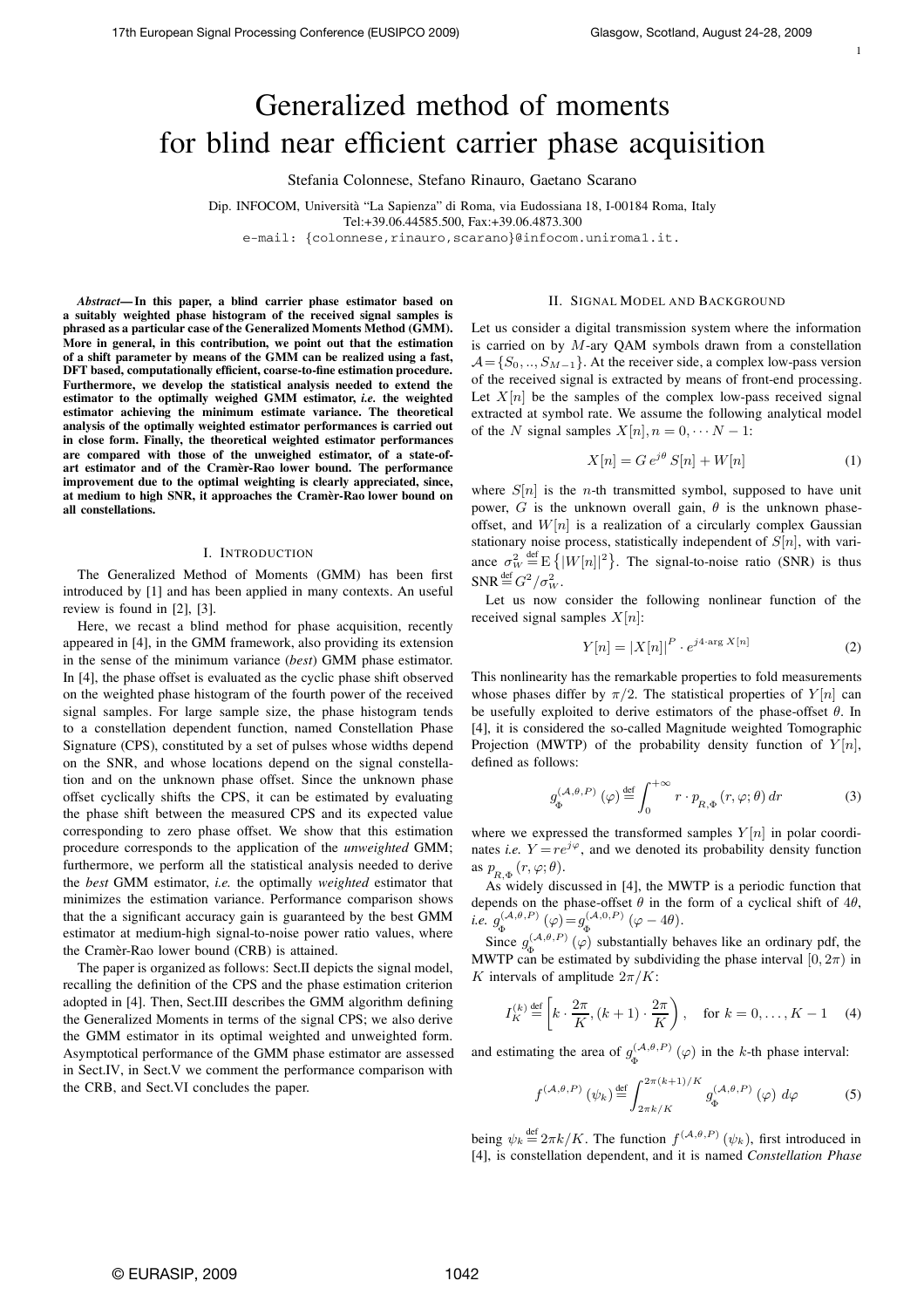*Signature* (CPS). Also the CPS, is cyclically shifted of  $4\theta$  under a where  $\mathbf{S}(\xi)$  is the *periodic sinc* interpolation matrix, with entries: phase-offset  $\theta$ , and, for a large enough K, it results:

$$
f^{(\mathcal{A},\theta,P)}(\psi_k) \simeq \frac{2\pi}{K} g_{\Phi}^{(\mathcal{A},\theta,P)}(\psi_k)
$$
 (6)

The analytical form of the MWTP is quite involved and has been evaluated in [4]; here it is omitted for the sake of conciseness.

Therefore, in [4] the phase-offset estimation problem is rephrased as a (cyclic) shift estimation problem, between the analytically evaluated zero phase offset CPS  $f^{(\mathcal{A},0,P)}(\psi_k)$  and the sample estimate<br>of the CPS  $\hat{f}^{(\mathcal{A},\theta,P)}(\psi_k)$ , this latter calculated as the sample average of the CPS  $\hat{f}^{(A,\theta,P)}(\psi_k)$ , this latter calculated as the sample average<br>of  $|V[n]|$  in the k th phase interval  $I^{(k)}(k) = 0$   $K = 1$ . of  $|Y[n]|$  in the k-th phase interval  $I_K^{(k)}$ ,  $k = 0 \dots K - 1$ :

$$
\hat{f}^{(\mathcal{A},\theta,P)}(\psi_k) = \frac{K}{2\pi} \cdot \frac{1}{N} \sum_{n=0}^{N-1} |Y[n]| \cdot d_K^{(k)}(Y[n]) \tag{7}
$$

where  $d_K^{(k)}(Y)$  is the function that indicates if arg  $Y \in I_L^{(k)}$ :

$$
d_K^{(k)}\left(Y\right) \stackrel{\text{def}}{=} \begin{cases} 1 & \text{arg } Y \in I_L^{(k)} \\ 0 & \text{otherwise} \end{cases}
$$

The cyclic shift estimation is then realized resorting to a crosscorrelation based procedure, efficiently evaluated using the properties of the Discrete Fourier Transform (DFT).

In the following Section we will describe how this CPS based phase estimation procedure can be phrased in the framework of the GMM.

#### III. THE GENERALIZED METHOD OF MOMENTS

Let us define the following generalized moment:

$$
\mathbf{e}(\xi) \stackrel{\text{def}}{=} \hat{\mathbf{f}} - \mathbf{f}(\xi) \tag{8}
$$

being  $\hat{\mathbf{f}} \stackrel{\text{def}}{=}$  $\left[\hat{f}^{(\mathcal{A},\theta,P)}(\psi_0),\ldots,\hat{f}^{(\mathcal{A},\theta,P)}(\psi_{K-1})\right]^{\text{T}}$  the observation vector collecting the  $K$  values of the sample CPS, and  $f(\xi) \stackrel{\text{def}}{=} \left[ f^{(\mathcal{A}, \xi, P)}(\psi_0), \dots, f^{(\mathcal{A}, \xi, P)}(\psi_{K-1}) \right]^{\text{T}}$  the reference vector  $\begin{bmatrix} 1 & 0 & 0 \\ 0 & 0 & 0 \end{bmatrix}$  and the same values of the ideal CPS for a generic phase offset ξ.

Since the CPS estimator defined in (7) is unbiased [4], properly taking into account the four quadrant phase folding in (2), it results:

$$
E\left\{ \mathbf{e}(\xi) \right\} = \mathbf{0} \quad \text{iff} \quad \xi = 4\theta \tag{9}
$$

Then, according to the GMM [1], [2], a Consistent and Asymptotically Normal (CAN) estimate of  $\theta$  is found by minimizing the generalized moment (8) according to a suitable weighted norm criterion. Namely, considering the elliptic norm:

$$
Q(\xi; \mathbf{W}(\theta)) = (\hat{\mathbf{f}} - \mathbf{f}(\xi))^{\mathrm{T}} \mathbf{W}(\theta) (\hat{\mathbf{f}} - \mathbf{f}(\xi))
$$

the GMM estimate of  $\theta$  is obtained as follows:

$$
\hat{\theta}^{(\mathbf{W})} = \frac{1}{4} \arg \min_{\xi} \mathcal{Q}(\xi; \mathbf{W}(\theta))
$$
\n(10)

Obviously, the final estimation accuracy is affected by the weighting matrix  $\mathbf{W}(\theta)$ , possibly depending on  $\theta$ .

#### *A. Unweighted GMM Estimation*

In the *unweighted* case, *i.e.*  $\mathbf{W}(\theta) = \mathbf{I}$ , the GMM cost function reduces to the classical Euclidean norm:

$$
\mathcal{Q}(\xi; \mathbf{I}) = (\hat{\mathbf{f}} - \mathbf{f}(\xi))^{\mathrm{T}} (\hat{\mathbf{f}} - \mathbf{f}(\xi)) = \hat{\mathbf{f}}^{\mathrm{T}} \hat{\mathbf{f}} + \mathbf{f}(\xi)^{\mathrm{T}} \mathbf{f}(\xi) - 2 \hat{\mathbf{f}}^{\mathrm{T}} \mathbf{f}(\xi)
$$
 (11)

Let us consider a  $K$  large enough to neglect the aliasing (possibly) present in the ideal CPS sampling that forms the vector  $f(\xi)$ . Then, since  $\xi$  is a cyclic location parameter for the ideal CPS, *i.e.*  $f^{(A,\xi,P)}(\psi_k) = f^{(A,0,P)}(\psi_k - \xi)$ , we can write:

$$
\mathbf{f}(\xi) = \mathbf{S}(\xi) \cdot \mathbf{f}(0)
$$

$$
||\mathbf{S}(\xi)||_{k,m} = \frac{1}{K} \frac{\sin((K\xi - 2\pi(k-m))/2)}{\sin((K\xi - 2\pi(k-m))/2K)}
$$

The matrix  $\mathbf{S}(\xi)$  is orthogonal, *i.e.*  $\mathbf{S}(\xi)^T \mathbf{S}(\xi) = \mathbf{I}$ , and thus the quadratic norm of the vector  $\mathbf{f}(\xi)$  does not depend on  $\xi$ . quadratic norm of the vector  $f(\xi)$  does not depend on  $\xi$ :

$$
\mathbf{f}(\xi)^{\mathrm{T}} \cdot \mathbf{f}(\xi) = \mathbf{f}(0)^{\mathrm{T}} \cdot \mathbf{S}(\xi)^{\mathrm{T}} \mathbf{S}(\xi) \cdot \mathbf{f}(0) = \mathbf{f}(0)^{\mathrm{T}} \cdot \mathbf{f}(0)
$$

Hence, the minimal value of  $Q(\xi; \mathbf{I})$  is found by maximizing the scalar product  $\hat{\mathbf{f}}^{\mathrm{T}} \cdot \mathbf{f}(\xi)$  with respect to  $\xi$ :

$$
\hat{\theta}^{(\mathbf{I})} = \frac{1}{4} \arg \min_{\xi} \mathcal{Q}(\xi; \mathbf{I}) = \frac{1}{4} \arg \max_{\xi} \hat{\mathbf{f}}^{\mathrm{T}} \cdot \mathbf{S}(\xi) \cdot \mathbf{f}(0) \qquad (12)
$$

We recognize that  $(12)$  exactly is the cost function employed in [4], here rather (re-)obtained in the framework of the GMM estimation procedure. It is worth noting that maximization of (12) can be conducted even though the sample CPS is estimated apart an amplitude scale factor, *i.e.* without accomplishing a preliminary gain control stage, and the phase offset estimation has to be properly considered *gain-control-free*.

Moreover, as indicated in [4], a fast, DFT based, computational procedure obtains  $\hat{\theta}^{(I)}$  in a two-stage, coarse-to-fine, estimation steps. In fact, it results:

$$
\mathbf{S}(2\pi k/K)=\mathbf{D}^k
$$

being  $D = (D<sup>T</sup>)<sup>-1</sup>$  the following orthogonal unit cyclic shift matrix:

| def |  |  |  |
|-----|--|--|--|
|     |  |  |  |
|     |  |  |  |
|     |  |  |  |

Thus, the index  $k_c$  of the coarse estimation with resolution  $2\pi/K$ , namely  $\hat{\theta}_c^{(1)} = 2\pi k_c/K$ , is obtained from (12) rewritten as follows:<sup>1</sup>

$$
k_c = \arg\min_{k} \mathcal{Q}\left(\frac{2\pi k}{K}; \mathbf{I}\right) = \arg\max_{k} \hat{\mathbf{f}}^{\mathrm{T}} \cdot \mathbf{D}^k \cdot \mathbf{f}(0) \tag{13}
$$

Due to the cyclic shift property of the operator **D**, in the rightmost hand side of (13) it appears the cyclic cross-correlation between the sequences collected in the vectors  $\hat{\mathbf{f}}$  and  $\mathbf{f}(0)$ ; thus, the maximization over  $k$  can be conducted by properly using the DFT of both the sequences. Specifically, the DFT of the sample sequence  $\hat{f}^{(A,\theta,P)}(\psi_k)$ , for  $k = 1, \ldots, K$ , is computed and multiplied by the pre-calculated, complex conjugated, DFT of the zero phase-offset reference CPS  $f^{(\mathcal{A},0,P)}(\psi_k)$ , so as to obtain their cross-correlation after inverse DFT, as also indicated in [4]; then, according to (13), the index  $k_c$ is read as the *lag* that locates the cross-correlation maximum. The overall computational complexity is significantly reduced by choosing the value of  $K$  according to selected FFT algorithms.

#### *B. Minimum Variance GMM Estimation*

Let us now consider the *best* GMM estimator, *i.e.* the GMM estimator that minimizes  $\text{Var}\left\{\hat{\theta}^{(W)}\right\}$  with respect to **W**, which uses the following optimal works matrix. following optimal weight matrix:

$$
\mathbf{W}_0(\theta) = \arg\min_{\mathbf{W}} \text{Var}\left\{\hat{\theta}^{(\mathbf{W})}\right\}
$$

<sup>1</sup>It is worth noting that (13) hold for any integer  $k$ , even in presence of aliasing in the ideal CPS sampling.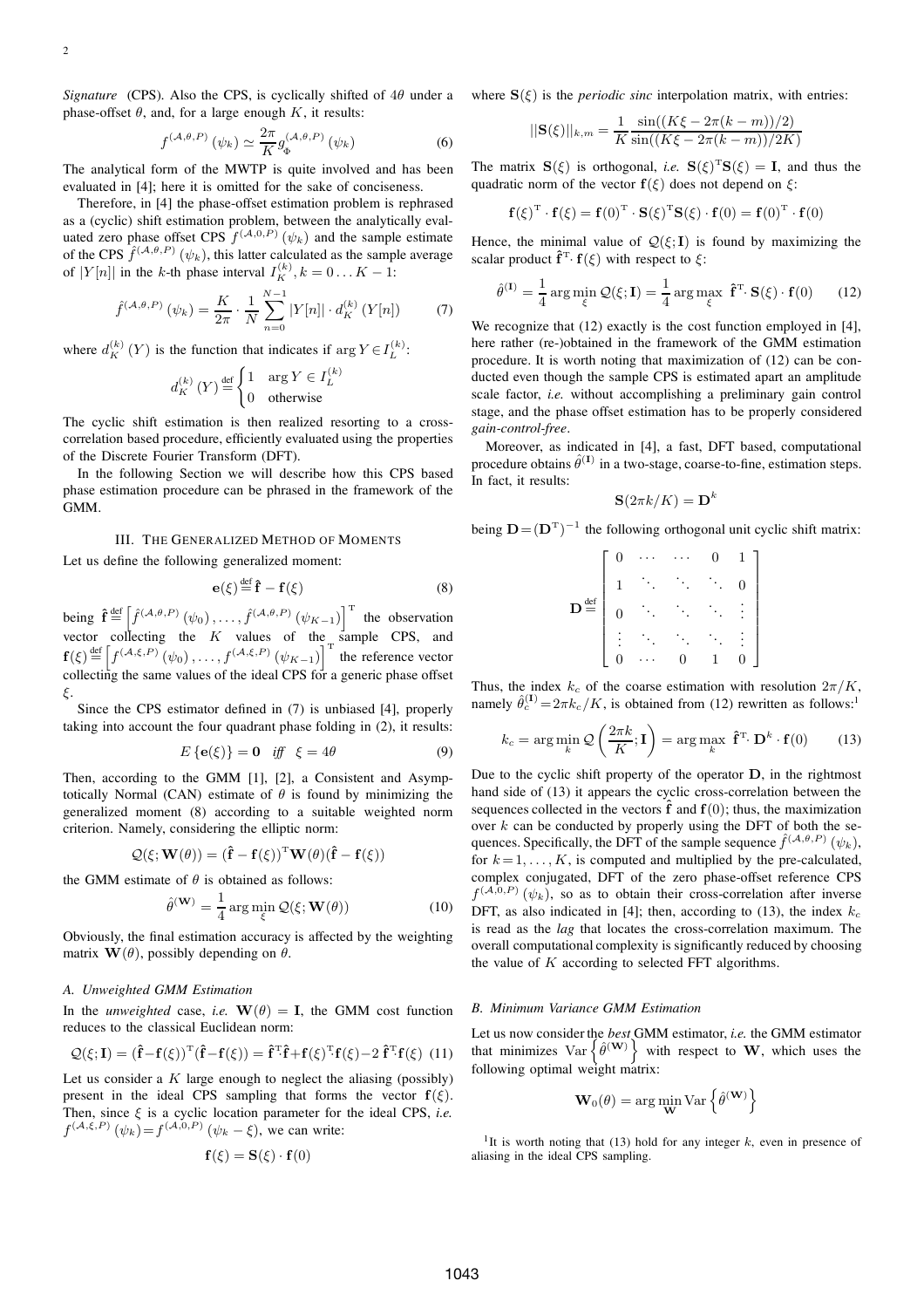It is well know [1], [2] that the optimal weight matrix turns out to be  $\mathbf{W}_0(\theta) = \mathbf{\Omega}(\theta)^{-1}/N$ , being  $\mathbf{\Omega}(\theta) \stackrel{\text{def}}{=} E\{(\hat{\mathbf{f}} - \mathbf{f}(\theta))(\hat{\mathbf{f}} - \mathbf{f}(\theta))^{\text{T}}\}$ the covariance matrix of the measurements, with entries:

$$
||\mathbf{\Omega}(\theta)||_{i,j} \stackrel{\text{def}}{=} \text{Cov}\left\{ \hat{f}^{(\mathcal{A},\theta,P)}(\psi_i), \hat{f}^{(\mathcal{A},\theta,P)}(\psi_j) \right\}
$$
(14)

Since the evaluation of the inverse measurements covariance matrix  $\Omega(\theta)^{-1}$  requires the knowledge of the true parameter  $\theta$ , a coarse-to-<br>fine approach can be envisaged for the minimization of  $O(\epsilon \cdot \mathbf{W}_{\alpha}(\theta))$ fine approach can be envisaged for the minimization of  $\mathcal{Q}(\xi; \mathbf{W}_0(\theta))$ . Namely, once a coarse GMM estimate  $\hat{\theta}_c \approx \theta$  is found,<sup>2</sup> the optimal GMM cost function  $\mathcal{Q}(\xi; \mathbf{W}_0(\theta))$  can be approximated as follows:<sup>3</sup>

$$
Q(\xi; \mathbf{W}_0(\theta)) \approx Q(\xi; \mathbf{W}_0(\hat{\theta}_c)) = (\mathbf{\hat{f}} - \mathbf{f}(\xi))^T \mathbf{W}_0(\hat{\theta}_c) (\mathbf{\hat{f}} - \mathbf{f}(\xi))
$$

so to obtain a fine estimate as follows:

$$
\hat{\theta}_f = \frac{1}{4} \arg \min_{\xi} \mathcal{Q}(\xi; \mathbf{W}_0(\hat{\theta}_c))
$$

Since the term  $\hat{\mathbf{f}}^T \cdot \mathbf{W}_0(\hat{\theta}_c) \cdot \hat{\mathbf{f}}$  does not depend on  $\xi$ , we can also consider the following modified cost function.<sup>4</sup> consider the following modified cost function:<sup>4</sup>

$$
\mathcal{J}(\xi; \mathbf{W}_0(\theta)) = \mathbf{\hat{f}}^{\mathrm{T}} \cdot \mathbf{W}_0(\hat{\theta}_c) \cdot \mathbf{f}(\xi) - \frac{1}{2} \cdot \mathbf{f}(\xi)^{\mathrm{T}} \cdot \mathbf{W}_0(\hat{\theta}_c) \cdot \mathbf{f}(\xi)
$$
 (15)

and

$$
\hat{\theta}_f = \frac{1}{4} \arg \max_{\xi} \mathcal{J}(\xi; \mathbf{W}_0(\hat{\theta}_c))
$$

#### IV. PERFORMANCE ANALYSIS

It is well known that the asymptotic estimation variance obtained using the best GMM is [1], [2]:

where

$$
\mathbf{g}(\xi) = \left[ \frac{\partial f^{(\mathcal{A}, \xi, P)}(\psi_0)}{\partial \xi}, \dots, \frac{\partial f^{(\mathcal{A}, \xi, P)}(\psi_K)}{\partial \xi} \right]^{\mathrm{T}}
$$

 $N \cdot \text{Var} \left\{ \hat{\theta}_f \right\} = \left( \mathbf{g}(\theta)^{\text{T}} \cdot \mathbf{W}_0(\theta) \cdot \mathbf{g}(\theta) \right)^{-1}$  (16)

 $\partial \mathcal{E}$ is the gradient vector collecting the first derivatives of the ideal CPS.

Since the analytical expression of this latter is quite involved, see Appendix A in [4], and in order to avoid the analytical differentiation, we conduct the search for the maximum in (15) by means of a suitable interpolation after a few values of  $\mathcal{J}(\xi; \mathbf{W}_0(\hat{\theta}_c))$  have been evaluated<br>around the coarse estimate  $\hat{\theta}$ . Here, following [4], [5] we resort to a around the coarse estimate  $\hat{\theta}_c$ . Here, following [4], [5] we resort to a parabolic approximation for the GMM cost function  $\mathcal{J}(\xi; \mathbf{W}_0(\hat{\theta}_c))$ around its maximum, thus obtaining the following expression for the fine estimate  $\ddot{\theta}_f$ :

$$
\hat{\theta}_{f} = \hat{\theta}_{c} - \frac{\Delta\theta}{8}
$$
\n
$$
\frac{\mathcal{J}(\hat{\theta}_{c} + \Delta\theta; \mathbf{W}_{0}(\hat{\theta}_{c})) - \mathcal{J}(\hat{\theta}_{c} - \Delta\theta; \mathbf{W}_{0}(\hat{\theta}_{c}))}{\mathcal{J}(\hat{\theta}_{c} + \Delta\theta; \mathbf{W}_{0}(\hat{\theta}_{c})) - 2\mathcal{J}(\hat{\theta}_{c}; \mathbf{W}_{0}(\hat{\theta}_{c})) + \mathcal{J}(\hat{\theta}_{c} - \Delta\theta; \mathbf{W}_{0}(\hat{\theta}_{c}))}
$$
\n(17)

<sup>2</sup>As previously described, a coarse GMM estimate of  $\theta$  can found by minimizing (11), *i.e.* from (13) and  $\hat{\theta}_c = 2\pi k_c/K$ .

<sup>3</sup>For  $\hat{\theta}_c = 2\pi k_c/K$ , and since  $\theta$  is a cyclic location parameter, the covariance matrix can be factorized as follows:

$$
\boldsymbol{\Omega}(\hat{\theta}_c) = \mathbf{D}^{4k_c}\boldsymbol{\Omega}(0)(\mathbf{D}^\mathrm{T})^{4k_c}
$$

and its inverse  $\Omega(\hat{\theta}_c)^{-1}$  is simply evaluated:

$$
\boldsymbol{\Omega}(\hat{\theta}_c)^{-1} = \mathbf{D}^{4k_c}\boldsymbol{\Omega}(0)^{-1}(\mathbf{D}^{\rm T})^{4k_c}
$$

This circumstance can be exploited to pre-calculate and store the inverse matrix  $\Omega(0)^{-1}$ , and to obtain the matrix  $\Omega(\hat{\theta}_c)^{-1}$  by columns and rows cyclic shifting.

<sup>4</sup>In principle, (15) requires a preliminary gain estimation stage, which in turn can be substituted by a proper normalization of the CPS vectors, for instance:

$$
\hat{\mathbf{f}} \implies \frac{\hat{\mathbf{f}}}{\sqrt{\hat{\mathbf{f}}^T \cdot \hat{\mathbf{f}}}} \; ; \; \; \mathbf{f}(\xi) \implies \frac{\mathbf{f}(\xi)}{\sqrt{\mathbf{f}(0)^T \cdot \mathbf{f}(0)}}
$$

The estimation form (17) is analytically tractable in a relatively simple fashion, and it allows to evaluate the asymptotical performance of the optimal GMM based estimation.

Following the guidelines in [5], [4] the performance of the estimator (17) can be expressed as a function of the variances and covariances of  $\mathcal{J}(\xi; \mathbf{W}_0(\theta))$ ; specifically, the variance of  $\hat{\theta}_f$  is analytically evaluated as a function of the mean, variances and covariances of  $\mathcal{J}(\hat{\theta}_c; \mathbf{W}_0(\theta)), \mathcal{J}(\hat{\theta}_c + \Delta\theta; \mathbf{W}_0(\theta))$  and  $\mathcal{J}(\hat{\theta}_c - \Delta\theta; \mathbf{W}_0(\theta)).$ Let us set:

$$
x = \mathcal{J}(\hat{\theta}_c + \Delta\theta; \mathbf{W}_0(\theta)), \quad X = E\{x\},
$$
  
\n
$$
y = \mathcal{J}(\hat{\theta}_c - \Delta\theta; \mathbf{W}_0(\theta)), \quad Y = E\{y\},
$$
  
\n
$$
z = \mathcal{J}(\hat{\theta}_c; \mathbf{W}_0(\theta)), \quad Z = E\{z\}
$$
  
\n
$$
c = X - Y, \quad d = X - 2Z + Y.
$$

Then, within a first-order approximation of (17), the variance of  $\hat{\theta}_f$ is given by:

$$
\begin{aligned}\n\text{Var}\left\{\hat{\theta}_{f}\right\} &= \frac{\Delta\theta^{2}}{64} \Bigg[ \left(\frac{d-c}{d^{2}}\right)^{2} \text{Var}\left\{x\right\} \\
&+ \left(\frac{d+c}{d^{2}}\right)^{2} \text{Var}\left\{y\right\} + \left(\frac{2c}{d^{2}}\right)^{2} \text{Var}\left\{z\right\} \\
&- 2\left(\frac{d^{2}-c^{2}}{d^{4}}\right) \text{Cov}\left\{x,y\right\} + 2\left(\frac{2dc + 2c^{2}}{d^{4}}\right) \text{Cov}\left\{z,y\right\} \\
&+ 2\left(\frac{2dc - 2c^{2}}{d^{4}}\right) \text{Cov}\left\{x,z\right\}\Bigg]\n\end{aligned}
$$
\n(18)

The mean values  $X, Y, Z$  and the variance and covariances of  $x, y, z$ have been analytically evaluated; the details of the derivation are reported in Appendix I.

#### V. PERFORMANCE COMPARISON

Using (18) the accuracy of the *best* GMM estimator has been evaluated. In Figs.1-3 we have reported the results of the analysis, expressed in terms of the normalized standard deviation of the estimation error  $\sqrt{N}$ ·StdDev{ $\hat{\theta}_f$ } versus the SNR,<sup>5</sup> both for squareconstellations (16-64-256 QAM) and cross-constellations (32-128- 512 QAM). For simplicity, we have limited the analysis to the case  $P = 1$ 

For the sake of comparison, we have also reported the results pertaining to the unweighted GMM estimator employing the cost function in (11). Moreover, for comparison purposes we have also considered the state-of-the-art estimator [6] (WA03), as well as the CRB [7].

From Figs.1-3 we observe that, for all the herein considered constellations, at medium to high SNR the optimal weighted estimator approaches the CRB, with a clearly appreciated accuracy improvement.

<sup>&</sup>lt;sup>5</sup>For each SNR value, a suitably  $L$  must be chosen such that approximation (6) is verified. In Figs.1-3,  $L$  varies from 512 (dense 64-QAM, 128-QAM, 256-QAM, 512-QAM constellations) to 1024 (sparse 16-QAM and 32-QAM constellations).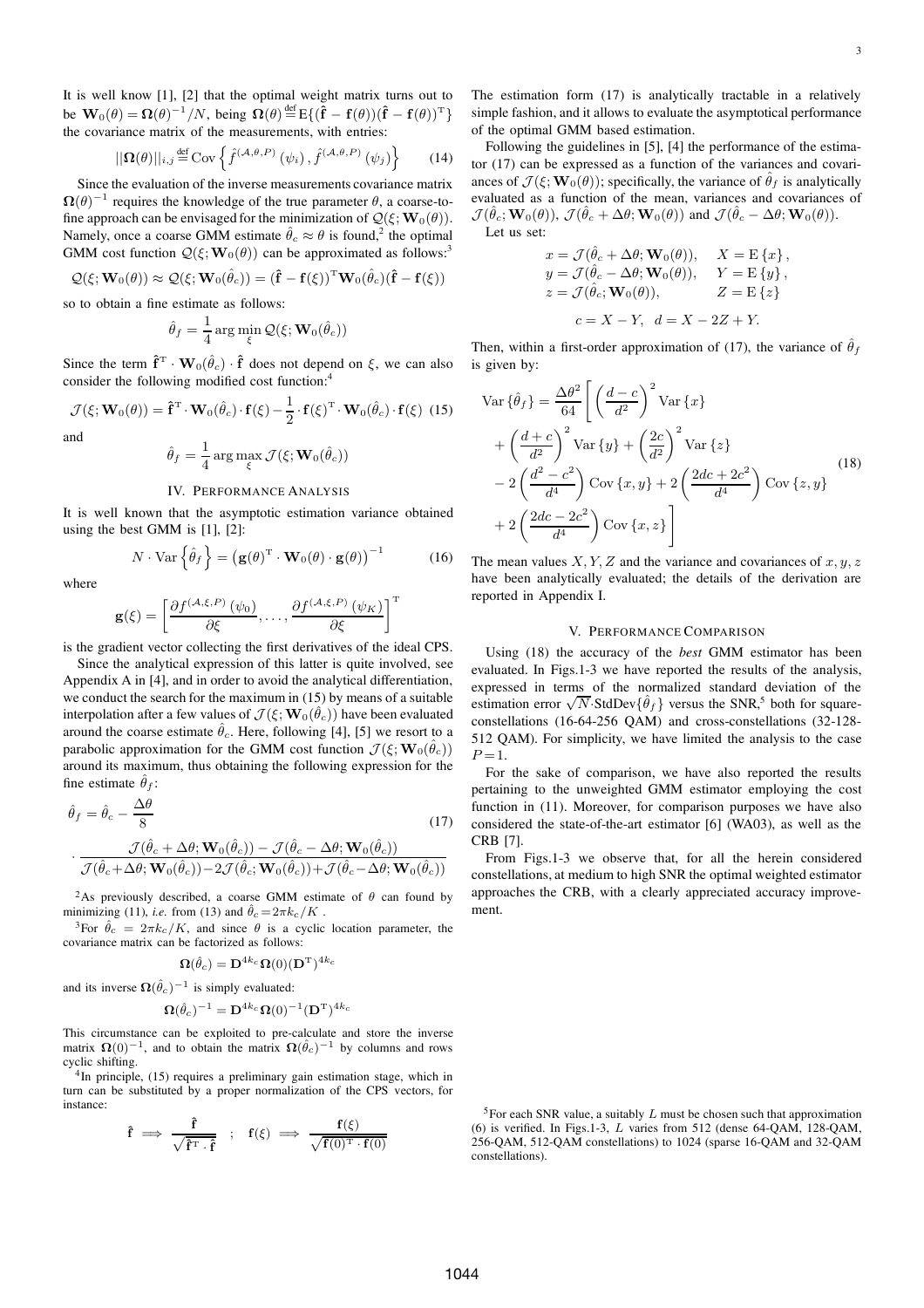# VI. CONCLUSION

In this paper, we have phrased a blind method for phase acquisition based on the Constellation Phase Signature (CPS) as a particular case of the GMM, showing that the GMM estimation of a shift parameter can be realized by means of a coarse-to-fine estimation approach using a fast, DFT based, computationally efficient procedure. Then, we have derived the best (minimum variance) CPS GMM estimator, and we have carried out the theoretical performance analysis. Comparison of the best estimator performance with those of the unweighted one and with the CRB shows that at medium to high SNR the optimal weighting definitely improves the estimator performance, and the optimal weighted GMM estimator approaches the CRB.

#### APPENDIX I. STATISTICAL ANALYSIS

As far as the first order moments are concerned, since  $E{\hat{\bf{f}}}= {\bf{f}}(\theta)$ we have:

$$
\mathrm{E}\left\{\mathcal{J}(\xi; \mathbf{W}_0(\theta))\right\} = \left(\mathbf{f}(\theta) - \frac{1}{2} \cdot \mathbf{f}(\xi)\right)^{\mathrm{T}} \cdot \mathbf{W}_0(\theta) \cdot \mathbf{f}(\xi)
$$

The variances-covariances are evaluated as follows:

$$
N \cdot \text{Cov} \{ \mathcal{J}(\xi_1; \mathbf{W}_0(\theta)), \mathcal{J}(\xi_2; \mathbf{W}_0(\theta)) \}
$$
  
=  $N \cdot \mathbf{f}(\xi_1)^T \cdot \mathbf{W}_0(\theta) \cdot \text{Cov} \{ \hat{\mathbf{f}}, \hat{\mathbf{f}}^T \} \cdot \mathbf{W}_0(\theta) \cdot \mathbf{f}(\xi_2)$   
=  $N \cdot \mathbf{f}(\xi_1)^T \cdot \mathbf{W}_0(\theta) \cdot \mathbf{\Omega}(\theta) \cdot \mathbf{W}_0(\theta) \cdot \mathbf{f}(\xi_2)$   
=  $\mathbf{f}(\xi_1)^T \cdot \mathbf{W}_0(\theta) \cdot \mathbf{f}(\xi_2)$  (I.1)

Finally, we report the first and second order moments of  $\hat{f}^{(\mathcal{A},\theta,P)}(\psi_i)$ as evaluated in [4]:

$$
E\left\{\hat{f}^{(\mathcal{A},\theta,P)}\left(\psi_{k}\right)\right\} = f^{(\mathcal{A},\theta,P)}\left(\psi_{k}\right) \tag{I.2}
$$

$$
N \cdot \text{Cov} \left\{ \hat{f}^{(\mathcal{A}, \theta, P)} (\psi_k), \hat{f}^{(\mathcal{A}, \theta, P)} (\psi_l) \right\} = f^{(\mathcal{A}, \theta, 2P)} (\psi_k) \, \delta_{k,l} - f^{(\mathcal{A}, \theta, P)} (\psi_k) \cdot f^{(\mathcal{A}, \theta, P)} (\psi_l)
$$
(I.3)

where  $\delta_{k,l}$  is the Kronecker delta.

## APPENDIX II. ON THE OPTIMAL WEIGHT MATRIX  $\mathbf{W}_0(\theta)$

The computation of the optimal weight matrix  $\mathbf{W}_0(\theta) = \mathbf{\Omega}(\theta)^{-1}/N$ requires the inversion of the covariance matrix of the measurements  $\Omega(\theta) \stackrel{\text{def}}{=} E\{(\hat{\mathbf{f}} - \mathbf{f}(\theta)) (\hat{\mathbf{f}} - \mathbf{f}(\theta))^T\}$ , which, according to (I.3), can be expressed as follows:

$$
N \cdot \mathbf{\Omega}(\theta) = \mathbf{K}^2(\theta) - \mathbf{f}(\theta) \cdot \mathbf{f}(\theta)^T
$$

where

$$
\mathbf{K}^{2}(\theta) = \mathrm{diag}\left\{ f^{(\mathcal{A}, \theta, 2P)}(\psi_1), \ldots, f^{(\mathcal{A}, \theta, 2P)}(\psi_K) \right\}
$$

Using the Woobury's identity [8], we obtain:

$$
\mathbf{W}_0(\theta) = \mathbf{K}(\theta)^{-2} + \frac{\mathbf{K}(\theta)^{-2} \cdot \mathbf{f}(\theta) \cdot \mathbf{f}(\theta)^{\mathrm{T}} \cdot \mathbf{K}(\theta)^{-2}}{1 - \mathbf{f}(\theta)^{\mathrm{T}} \cdot \mathbf{K}(\theta)^{-2} \cdot \mathbf{f}(\theta)}
$$
(II.4)  
= 
$$
\mathbf{K}(\theta)^{-1} \left( \mathbf{I} + \frac{\mathbf{K}(\theta)^{-1} \cdot \mathbf{f}(\theta) \cdot \mathbf{f}(\theta)^{\mathrm{T}} \cdot \mathbf{K}(\theta)^{-1}}{1 - \mathbf{f}(\theta)^{\mathrm{T}} \cdot \mathbf{K}(\theta)^{-2} \cdot \mathbf{f}(\theta)} \right) \mathbf{K}(\theta)^{-1}
$$

Hence, the elements of the matrix  $\mathbf{W}_0(\theta)$  take the following form:

$$
||\mathbf{W}_{0}(\theta)||_{k,l} = \frac{\delta_{kl}}{f^{(\mathcal{A},\theta,2P)}(\psi_{k})} + \frac{1}{1 - \sum_{m=1}^{K} \frac{\left(f^{(\mathcal{A},\theta,P)}(\psi_{m})\right)^{2}}{f^{(\mathcal{A},\theta,2P)}(\psi_{m})} \cdot \frac{f^{(\mathcal{A},\theta,P)}(\psi_{k})}{f^{(\mathcal{A},\theta,2P)}(\psi_{k})} \cdot \frac{f^{(\mathcal{A},\theta,P)}(\psi_{l})}{f^{(\mathcal{A},\theta,2P)}(\psi_{l})}
$$

It is worth noting that the computations needed to evaluate (I.1) are significantly reduced when the optimal weight matrix  $\mathbf{W}_0(\theta)$ is expressed in the form (II.4).

#### **REFERENCES**

- [1] S. L. Hansen, "Large sample properties of the Generalized Methods of Moments", *Econometrica*, vol.50, pp.1029–1054, 1982.
- [2] D. McFadden, **Generalized Method of Moments**, *Economics 240B Course Reader*, University of California, Berkeley (CA), USA, http://elsa.berkeley.edu/˜mcfadden/e240b\_sp03/e240b.html.
- [3] **Generalized Method of Moments Estimation**, L. Matyas ed., Cambridge University Press, 1999.
- [4] G. Panci, S. Colonnese, S. Rinauro, G. Scarano, "Gain-control-free near efficient phase acquisition for QAM constellations", *IEEE Transactions on Signal Processing*, vol.56, no.7, July 2008.
- [5] G. Iacovitti, G. Scarano, "Discrete-time techniques for time delay estimation", *IEEE Transactions on Signal Processing*, vol.2, Feb. 1993.
- [6] Y. Wang, E. Serpedin, P. Ciblat, "Optimal Blind Nonlinear Least-Squares Carrier Phase and Frequency Offset Estimator for General QAM Modulation", *IEEE Transactions on Wireless Communications*, vol.2, September 2003.
- [7] F. Rice, B. Cowley, M. Rice, "Cramér-Rao lower bounds for QAM phase and frequency estimation", *IEEE Transactions on Communications*, vol.48, Sept. 2001.
- [8] G.H. Golub and C. F. Van Loan, **Matrix computations**, (3rd ed.), Johns Hopkins University Press, 1996.